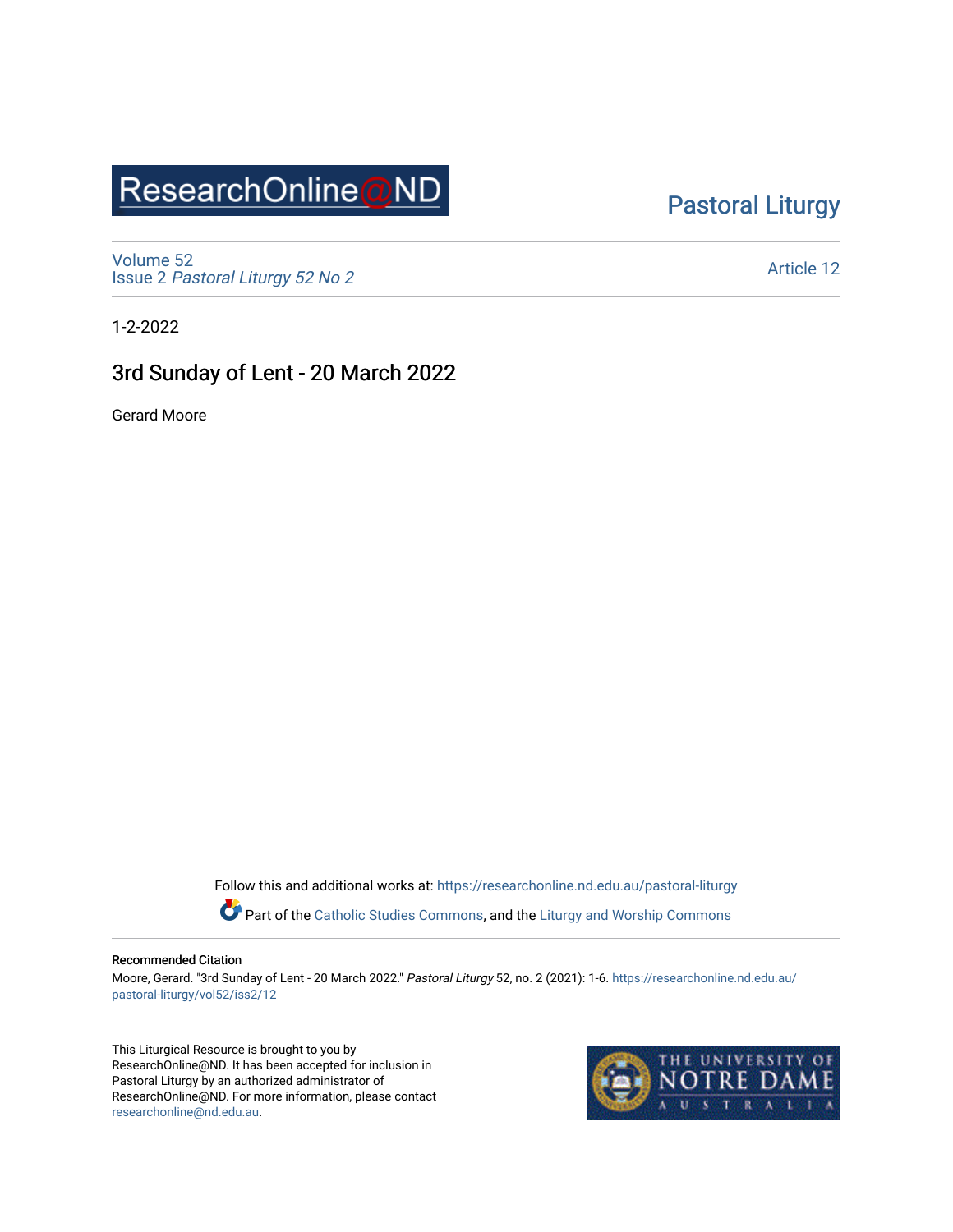

# **20 March 2022**

Third Sunday of Lent

Reflection by Gerard Moore

### **Pastoral Note: Third Sunday of Lent – First Scrutiny**

by Vincent Glynn

For those parishes who have candidates for the RCIA, this is the first Sunday of the three Scrutinies. These three Scrutinies are 'rites for self-searching and repentance and have above all a spiritual purpose' (RCIA 128).

The Scrutiny is celebrated after the homily in which the celebrant is encouraged to explain the meaning of the first scrutiny in the light of the Lenten liturgy and to encourage the elect that through the exorcism 'their spirit is filled with Christ the Redeemer, who is the living water'. This image is found in the gospel of the Samaritan woman (Year A) which can be proclaimed on this Sunday (RCIA 130).

In parish communities where the elect for the RCIA are taking part in the Lenten scrutinies, it is pastorally appropriate to read the gospel from Year A.

During this Third Week of Lent the elect are also presented with the Creed. The presentation takes place within a Mass celebrated in the presence of a community of faithful' (RCIA 144).

### **Introduction**

The Gospel of the Samaritan woman at the well matches the theme of water in the first reading, and opens onto conversion, forgiveness of sin, discipleship, water and baptism. As Lenten fare the readings encourage our ongoing conversion and appreciation of the forgiveness of God wrought in Christ, a forgiveness extended to the sinful and the outcast: there is no one excluded from its reach.

### **Penitential Act**

Use one of the *Roman Missal* texts or this optional litany form:

Lord Jesus, you came to heal all sinners. Lord, have mercy.

You lead us to repentance. Christ, have mercy.

You bring us home to the Father. Lord, have mercy.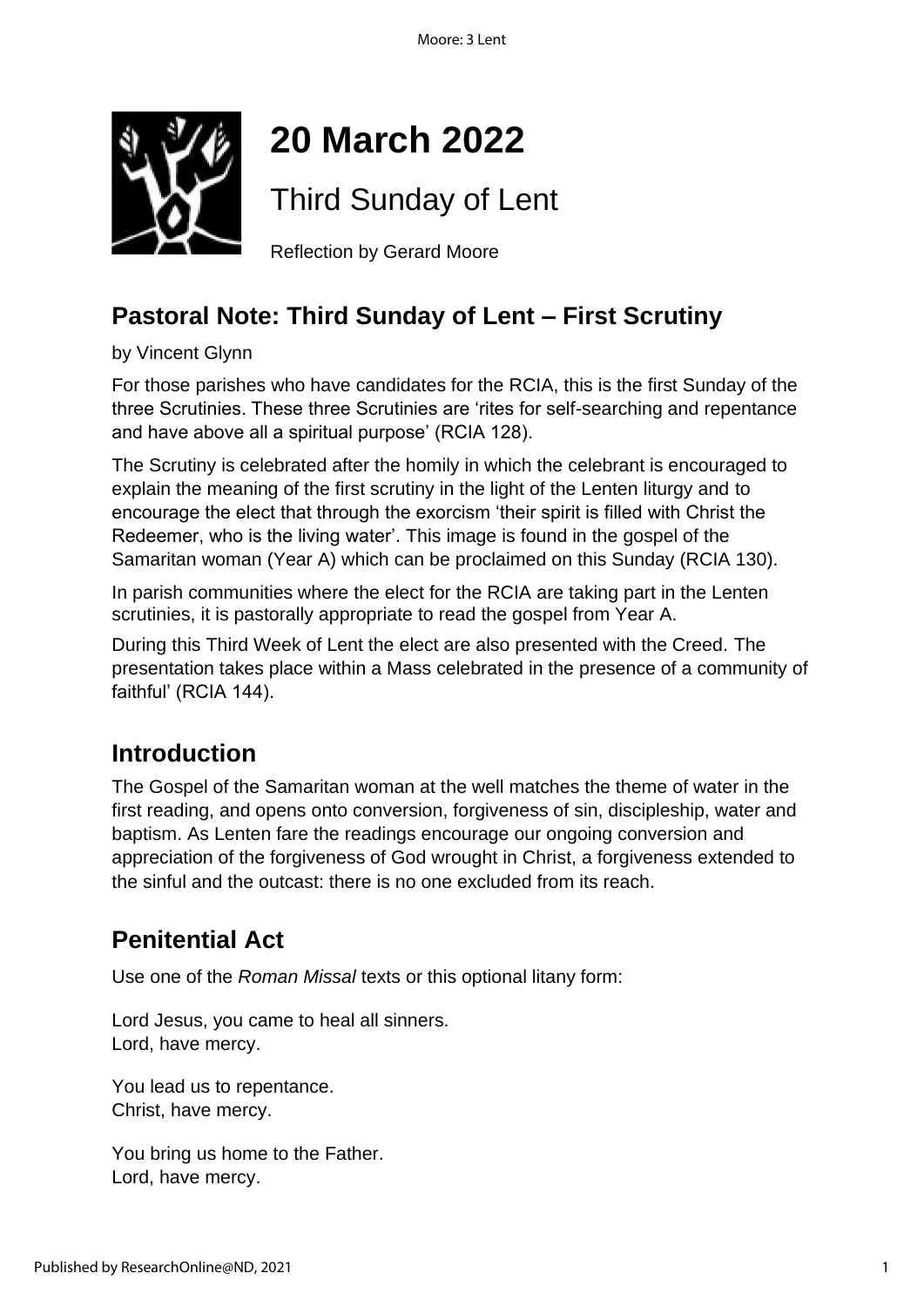### **Collect**

*The oration* O God, author of every mercy and of all goodness, who in fasting, prayer and almsgiving have shown us a remedy for sin, look graciously on this confession of our lowliness, that we, who are bowed down by our conscience, may always be lifted up by your mercy.

#### *Commentary*

To stand before God is inevitably to 'confess our lowliness'! The opening oration from the most ancient layers of Lenten prayers is one of the most compelling collects in the missal, hope filled, meditative and true to our nature. The invocation offers the rationale for Christian penitence. God is named as author of all mercy and all goodness. The sense of authorship should not be underplayed. In the prayer tradition the 'authoring' of God implies continued upholding, sustaining and completion. What God begins; the divine does not abandon. Our penitential practices, intensified in Lent but belonging to the Christian life as a whole, are fasting, prayer and almsgiving. Following longstanding Christian belief, they are a remedy for sin. We, for our part, caught up in this mercy and goodness, express who we are. In conscience we stand bowed,' confessing our lowliness'. This beautiful sixth century expression captures our humility as sinners yet our confidence as believers. We who are bowed low know that in mercy and goodness we are able to be lifted. Even to feel the extent of our lowliness is a gift from the author of every mercy and all goodness. It is a fitting prayer for the first scrutiny of the catechumens.

### **First Reading**

#### **Exodus 3:1-8a, 13-15**

The meeting God arranges with Moses at the burning bush reveals the promise of God to be present, to liberate and to bring to a new land.

### **Responsorial Psalm**

#### **Psalm 103: 1-2, 3-4, 6-7, 8,11**

#### *The Lord is kind and merciful.*

This psalm is echoed in the words of the Collect. To stand before God is to know justice, mercy and the one who is slow to anger and rich in mercy. Beautiful images of our God to whom we must return in humility over and over again.

### **Second Reading**

#### **1 Corinthians 10:1-6, 10-12**

For the Apostle Paul, whoever thinks they are standing secure should take care not to fall.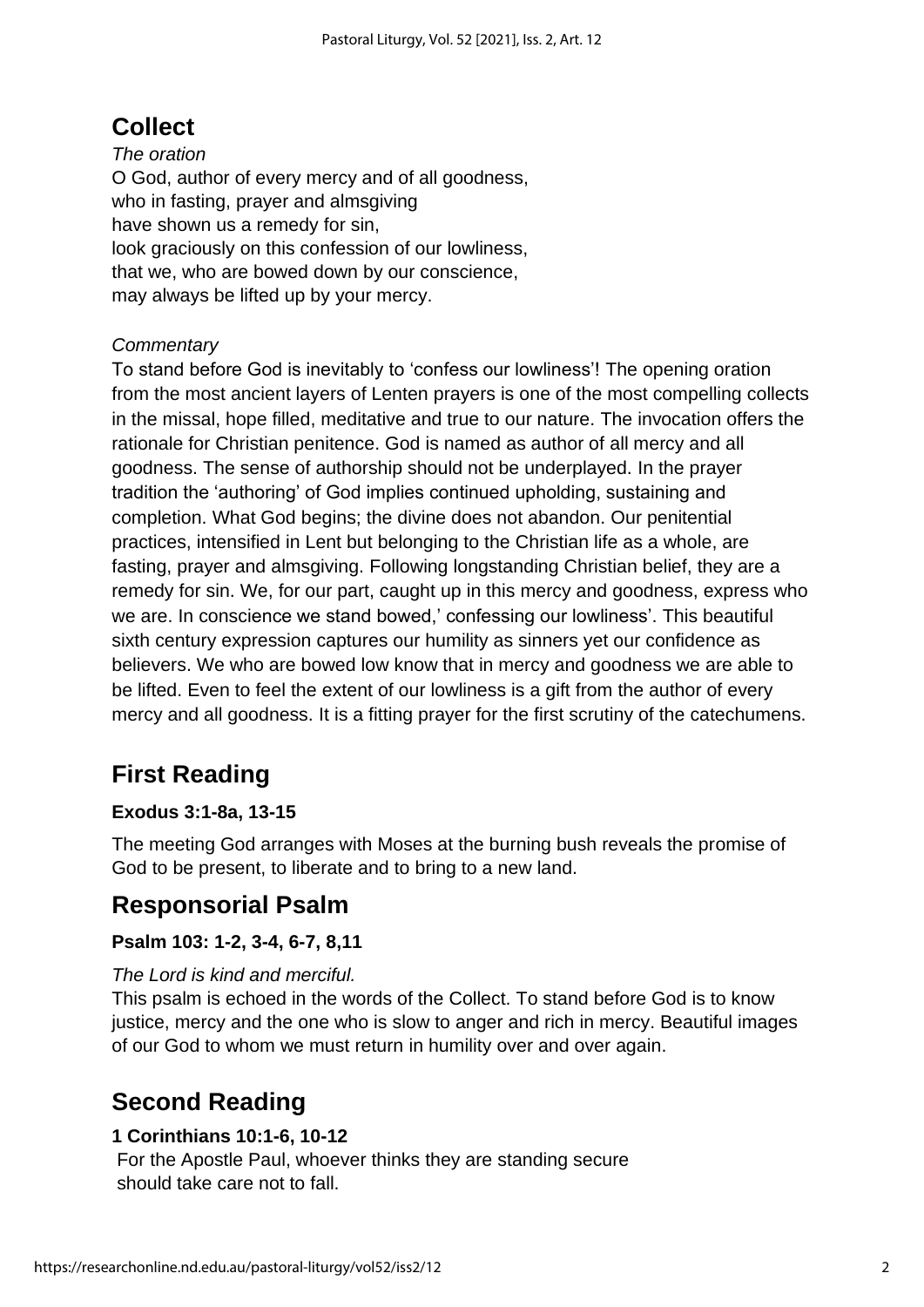### **Gospel Reading**

**Luke 13:1-9** Jesus the master gardener cultivates us so that we may bear fruit.

### **Reflection**

Our opening lection from the Book of Exodus is perhaps the single most central passage in the entire Old Testament. That may well be verging on an overstatement, but the story of the burning bush contains the heart of the covenant:

God does not abandon the chosen people. This divine fidelity is the basis of faith, the font of Baptism, the food of the Eucharist, the meaning of Christianity and Judaism. It is on display across *Laudato Si!* It is the cause of our thanksgiving.

I would like to draw attention to the dynamic of the dialogue between God and Moses. There are multiple other colourings of the text: the holy mountain, the mysterious burning, the holy ground. These will be left aside for this reflection to take us to an essential foundation.

To take up the exchange we need to be mindful that God is the all holy divine one and Moses is a murderer in hiding, a renegade from the royal court, unwanted in his now lost home, and unwanted by his people of origin.

God announces his intention. The Holy One will relieve the sufferings of the people of Israel, will unburden them from slavery and bring them to freedom. Yet the wily Moses does not respond as expected. He seeks the 'name' of God. Moses does not trust the apparition, as appealing as the message may be. In the ancient world, to have the 'name' of someone was to have power over them, particularly a god. Moses wants power over God as a guarantee of the success of the mission. The Holy One knows the herdsman's strategy and ignores it. God speaks a phrase that is not a name, and in effect means that the name of God belongs to God alone, and no human can contemplate authority and power over God. It is a sharp disruption of Moses' plan, but not without comfort. In withholding the divine name, God sets out the divine promise. God will be with the people, God will free the people, God will bring the people to another land. If these things do not happen, then the people have every right to abandon belief in this God. In effect, God pledges fidelity to the people, a fidelity of presence, freedom and salvation. This is the foundation of the faith of Israel. Looking to our season, this is the meaning that Christ fulfills in the Spirit: presence, liberation and salvation. While there is no revelation of the divine name, there is complete revelation of the fidelity and the heart of God, who hears the people and saves them. This message sits fittingly at the midpoint of Lent.

Paul takes the Corinthian community on a mini-history lesson. His is a somewhat unconventional reading of the Exodus story. Normally a story of the triumph of the fidelity of God, here it is a cautionary tale delivered to a group that Paul considers far from perfect. As a Lenten text the main point is in the final sentence. Our security is from God, not from ourselves, and so use the opportunity that Lent brings to tame our sinful inclinations and embrace the love of God and the security it promises.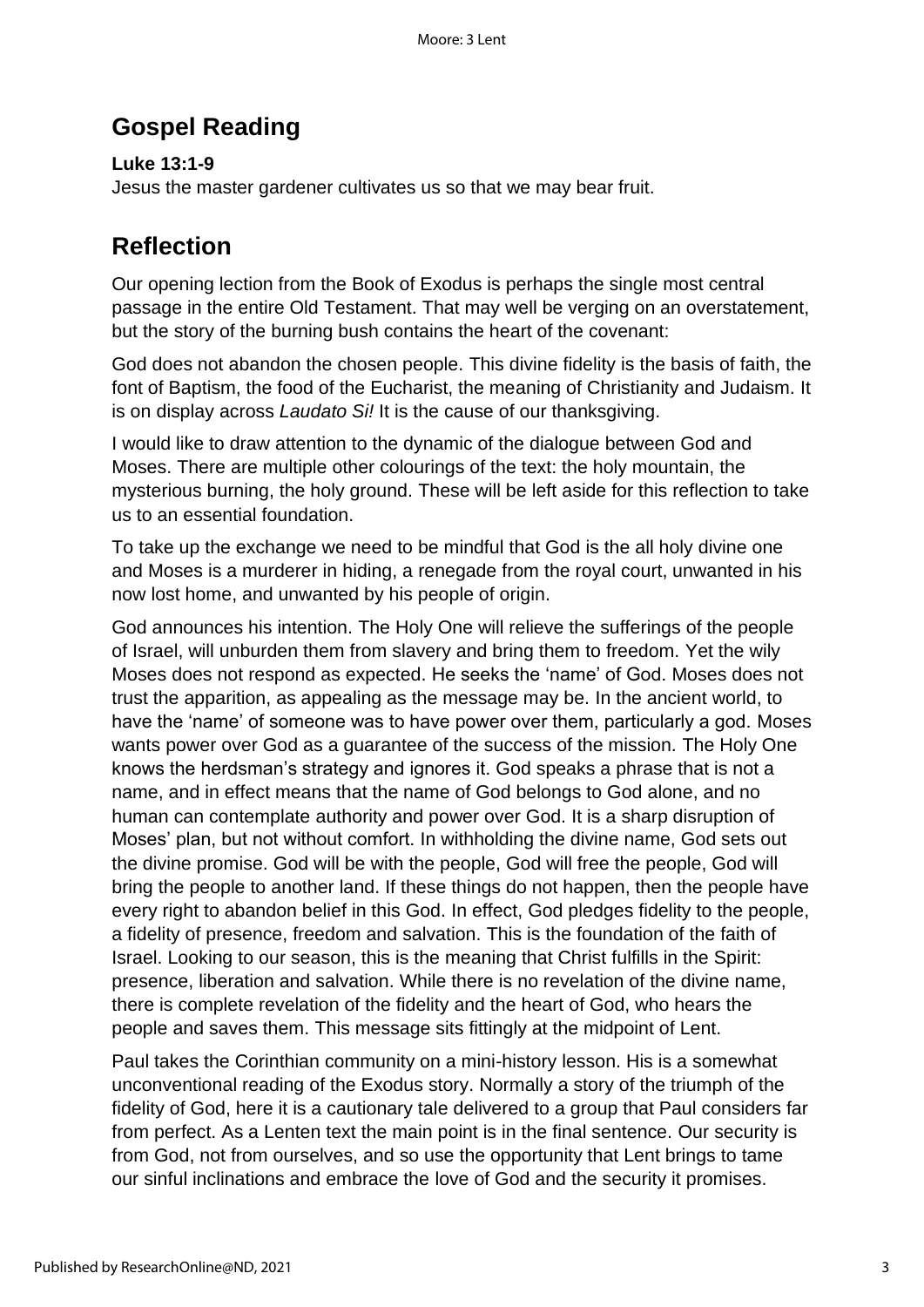This Gospel passage has foreground and background, and both have lessons for us. The foreground is the theology of sin. At the time of Jesus, suffering in life was understood as a result of sin. We still have remnants of this most primordial thinking in our refrain 'what did I do to deserve this'. The teacher's point is to move away from this concept towards one of conversion and repentance. The followers are using despicable actions and unfortunate events – the perishing of others – as a distraction from their own self-reflection. This section of the passage is a call for Lenten conversion.

It is well matched with the image of the gardener who tends the fig tree. The fig tree garners our attention, but it is the gardener who is key to the narrative. The poor return from the fruiting tree is met with further care that seeks to shape a different future, one in line with the nature of the tree itself. Here we have the divine care that is on offer to us as we take up the sharpish directive for renewal. Together the plight of the fig and the response of the gardener are timely reminders for us in the middle of our period of Lenten discipline.

There are background events that have a bearing on the story. The narrative references the terrible violence and sacrilege of Pilate. We will soon enough in this season meet the violence and sacrilege of Pilate, now meted out to Jesus himself. Yet the reporting of this event to Jesus would have stung. He is a Galilean. This is another episode of the ongoing violence in his home region, the desperation of his own people, and the cruelty of the punishment exacted. Here the story is used as a prop for a discussion of the theology of sin and the place of conversion and repentance, but the effect on Jesus is unknown, yet would be a reminder of the oppression of the people and the danger of his own position. Ultimately Jesus' death and resurrection show up the violence of the Roman leadership. There is an opportunity here for us to think that our ongoing conversion cannot be complete without attention to the injustices among our people, and beyond.

This breadth of our compassion is brought further to the fore with the accident in Siloam. The tower fell and those beneath it tragically were killed. Again, the incident is used as a frame for a discussion of sin and conversion, but there is also something of developing a more adequate way of understanding tragedy and responding to it. Australians are good at this, generous to a fault. There are values here in the background that are well at home in the Australian culture and social fabric. This Lent is an opportunity to affirm and strengthen these.

Finally, to the underperforming Fig! There is an ecological message here that does not need to be laboured. What is our relationship to the earth: we are gardeners who are charged with care for the earth, not dominion over it. Taking up Pope Francis: 'The creation accounts in the book of Genesis contain, in their own symbolic and narrative language, profound teachings about human existence and its historical reality. They suggest that human life is grounded in three fundamental and closely intertwined relationships: with God, with our neighbour and with the earth itself.' (*Laudato Si!* 66)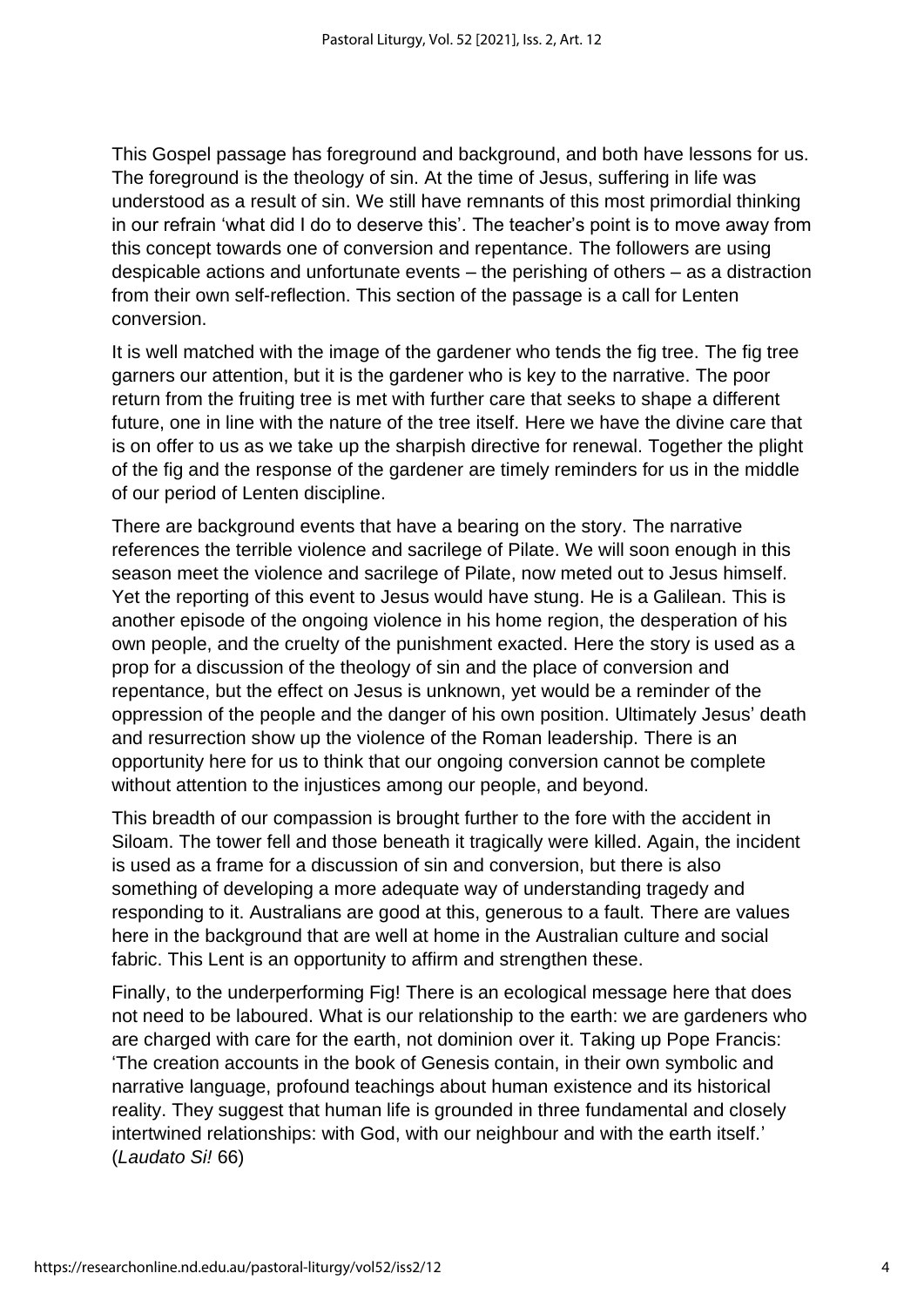## **Prayer of the Faithful**

### **Introduction**

In Luke's Gospel we are called to repentance. With open minds and humble hearts, we now offer our needs to the Father.

### **Petitions**

We pray for Pope Francis, and all leaders in the Church as they prepare for the Synod in 2023. May they conduct themselves in a manner worthy of the gospel of Christ. No matter what disruptions, frustrations or difficulties arise may they respond with a Christlike attitude.

*(Pause)* Lord hear us OR We pray to the Lord.

We pray for those who are preparing documents for the members of the Plenary Council and preparing for the second Assembly in July. May they be guided by the Spirit in their preparations so that the needs of the Church can be met, and Australian Catholics be guided towards a better Christ-centred future. *(Pause)* Lord hear us OR We pray to the Lord.

We pray for the world and its leaders during this pandemic that they will continue to act justly and humbly so that all people are vaccinated according to their need. *(Pause)* Lord hear us OR We pray to the Lord.

We pray for the RCIA Candidates and Catechumens that the Holy Spirit, who searches every heart, may help them to overcome their weakness and strengthen them to full conversion through the Sacraments of Initiation. *(Pause)* Lord hear us OR We pray to the Lord.

We pray for the needs of our families and community, especially when we are feeling disillusioned by our own weaknesses, that we can overcome our iniquities by prayer, fasting and works of mercy.

*(Pause)* Lord hear us OR We pray to the Lord.

We pray for all those suffering from grief. May they be gently comforted by those around them and may those who have died be resting in eternal peace. *(Pause)* Lord hear us OR We pray to the Lord.

### **Conclusion**

Father you are kind and merciful. As we continue to seek a change of heart and mind, we ask you to hear the prayers we place before you through the power of the Spirit and in the name of Christ our Lord. **Amen.**